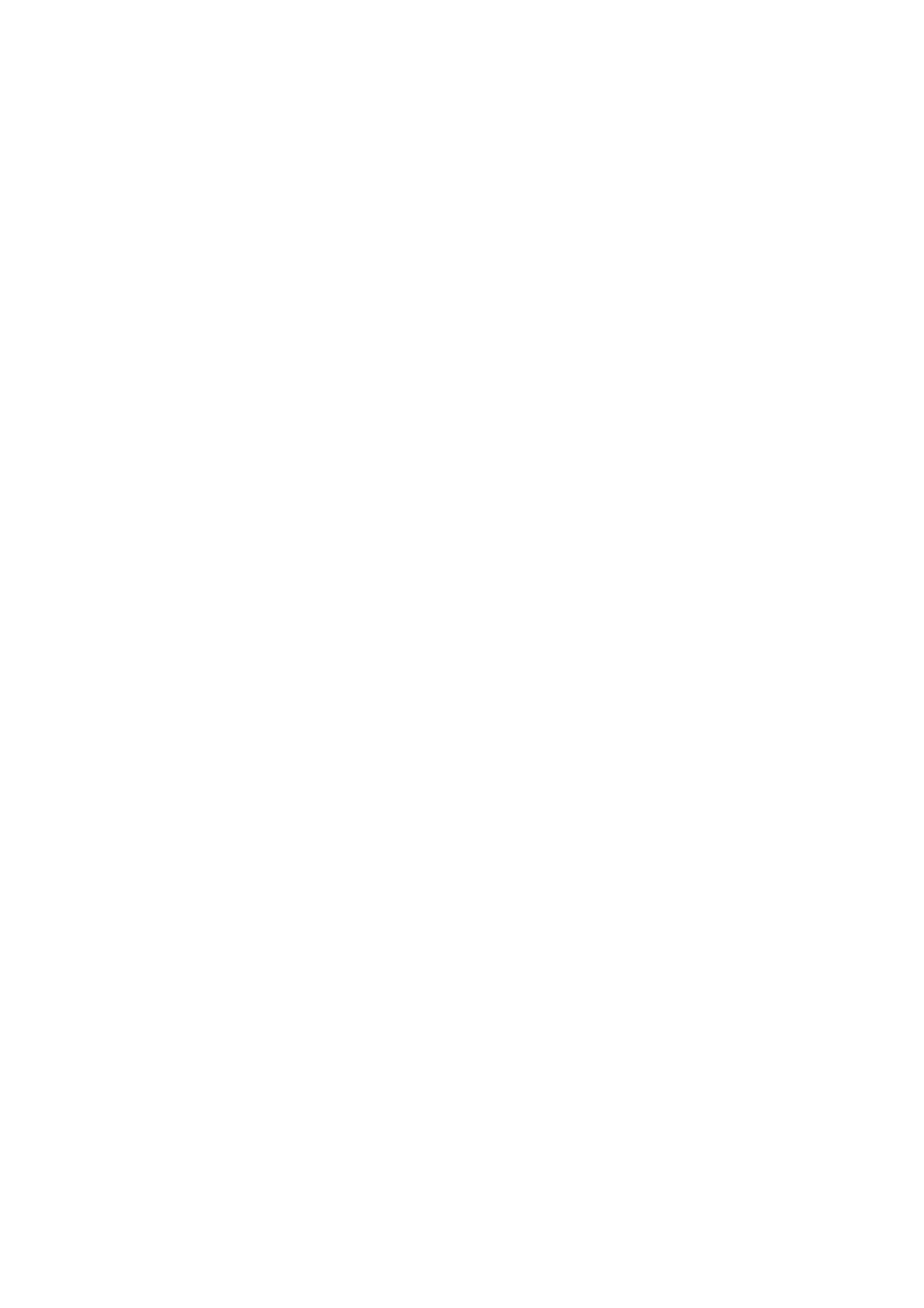

#### **TABLE OF CONTENTS**

#### **REPAIR INSTRUCTIONS FOR SISU FXDP DRIVE GEAR**

#### NOTE !

This Manual is intended for use by experienced mechanics using safe procedures in properly equipped shops. Safety precautions should always be followed such as wearing safety glasses, using adequate lifting aids, and using tools and equipment in good condition. Sisu Axles, Inc., its agents, associates or representatives are not responsible for damage or injury occurring while working on their components.

**SISU AXLES, INC.** P.O. Box FIN 13101 Hämeenlinna Finland **Phone** Int. + 358 204 55 2999 Fax Int. + 358 204 55 2900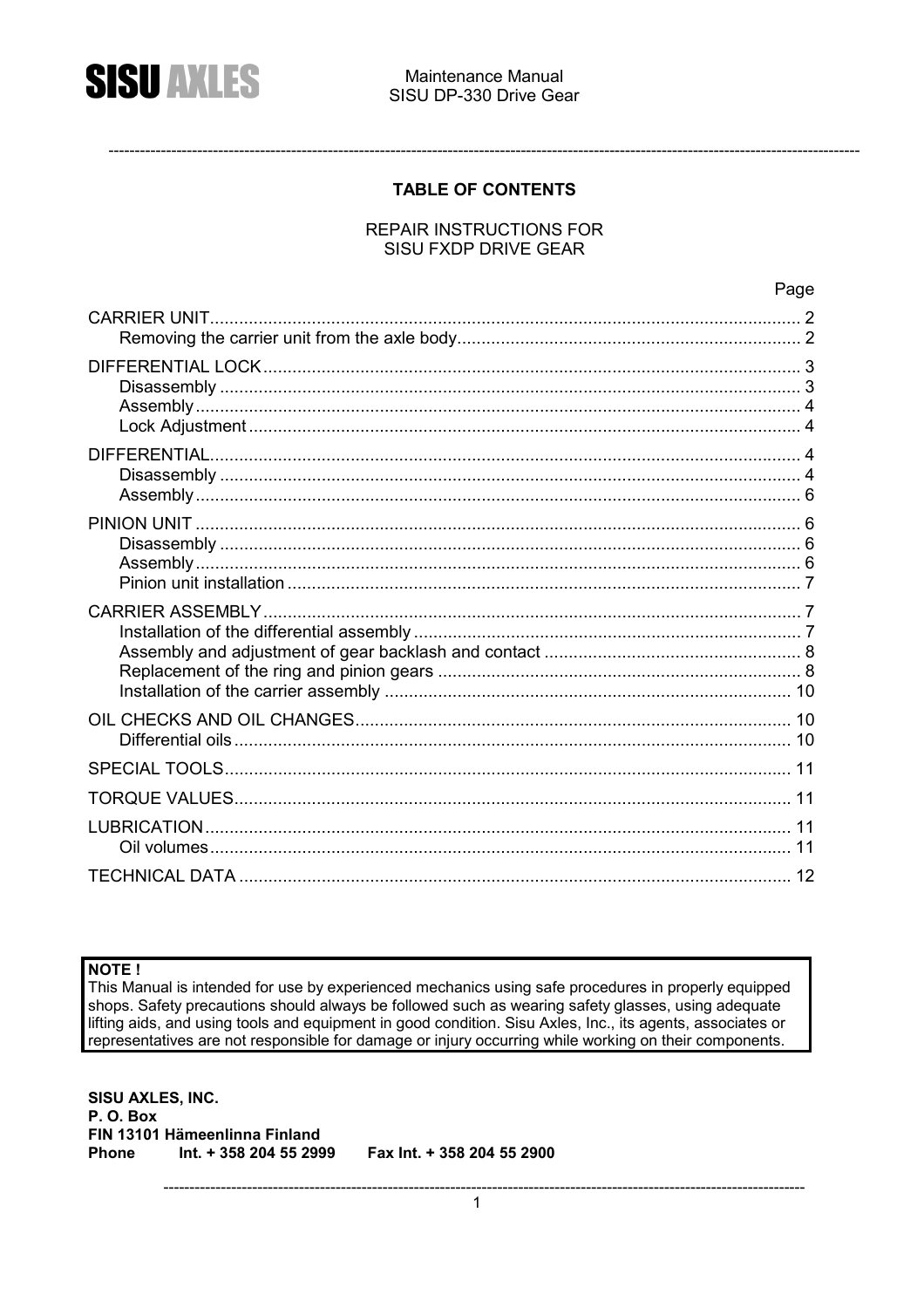

#### **CARRIER UNIT**

#### **Removing the carrier unit from the axle body**

Drain carrier oil.

Remove the cotter pin from the propeller shaft flange nut and unscrew the nut a few turns. Use a pry bar to keep the flange stationary while unscrewing the nut. It is best to do this while the axle is in the vehicle or in a repairs stand if one is available.

Remove the axle from the vehicle. (The carrier can be removed alone while the axle remains in the vehicle by using a special lift). Place the axle assembly on a repair stand so the pinion flange is facing upward.

#### **Removing the carrier from the axle housing:**

Remove the carrier housing cap screws and screw two of them into the threaded holes in the carrier housing to act as extractors. (These holes are protected by plastic plugs). Remove the carrier with suitable lifting gear and place it on a repair stand with the ring gear up..



**Picture 1.** Carrier mounted on repair stand**.**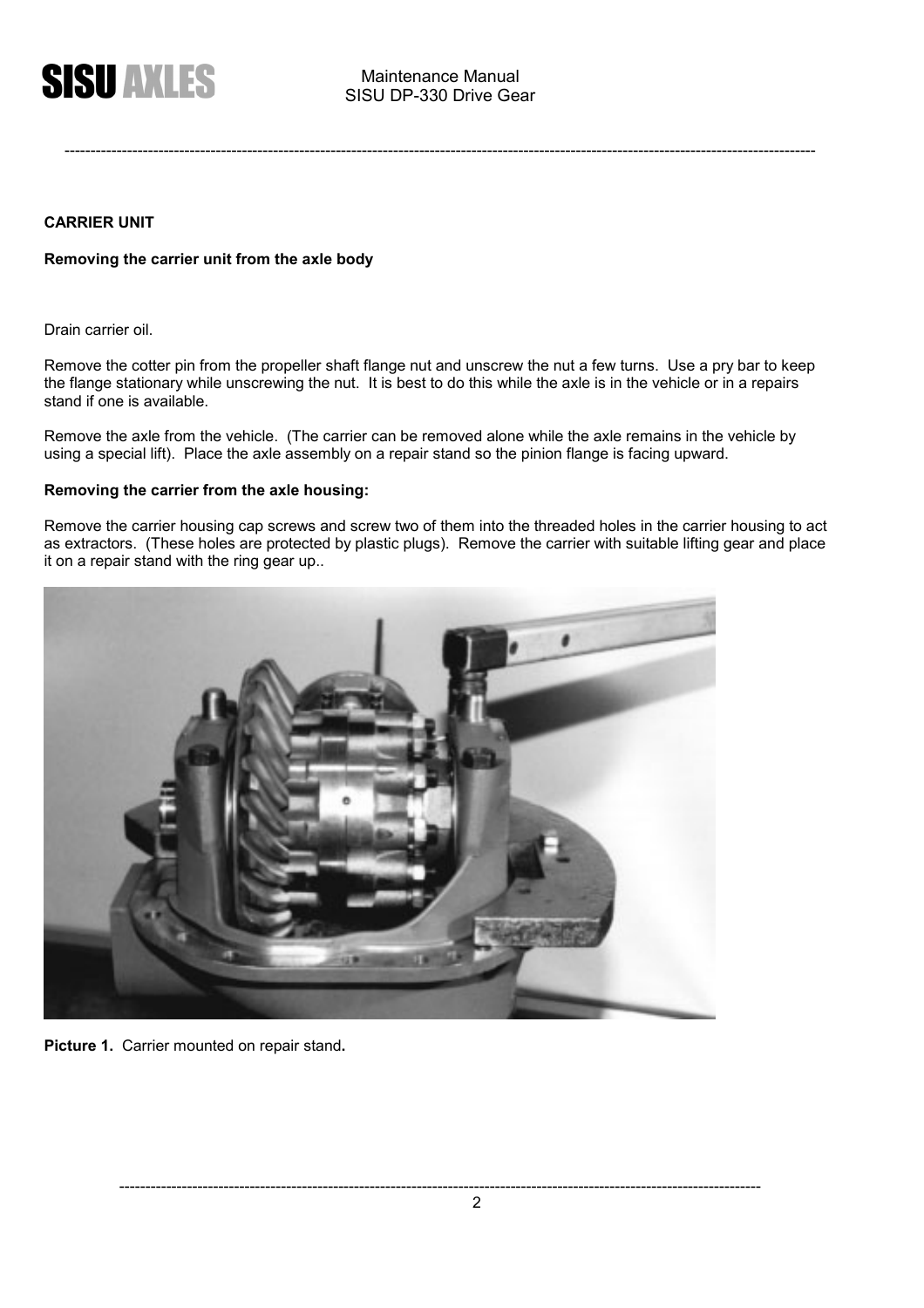#### **DIFFERENTIAL LOCK**

#### **Disassembly**

Remove the lock cylinder cover retaining screws (5 pcs). Remove the cover and the diaphragm.



**Picture 2.** . Lock cylinder cover removed and diaphragm is loose.

Remove the diaphragm support cup cap screw and the cup and spring.



**Picture 3**. Support cup and spring ready for removal.

Loosen the fork lock screw approx. 2 turns (for access, remove the plug from the casing) and remove the fork shaft by turning it counter-clockwise with a suitable open end wrench.



**Picture 4.** Allen wrench in fork lock screw access hole.

Loosen the sliding ring lock screw and remove the snap ring. Remove the fork, sliding ring and shoes.



**Picture 5.** Fork shaft removal.



**Picture 6.** Sliding ring lock screw loosened (arrow).



**Picture 7.** Removing sliding ring snap ring.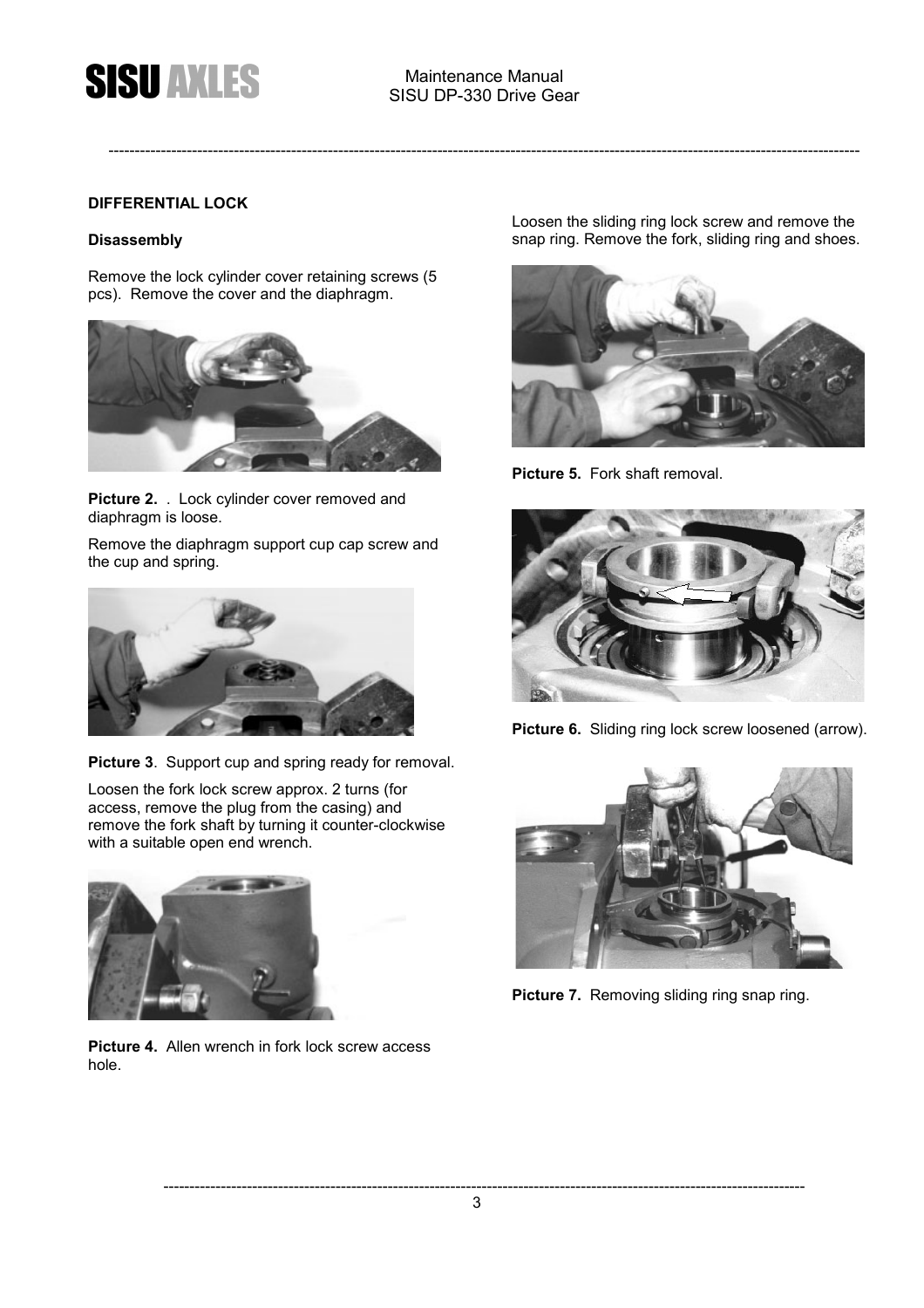

#### **Assembly**

Inspect all lock components to ensure that they are in good condition and not excessively worn. Replace all damaged parts. Assemble by follow-ing the above steps in reverse order.

#### **Lock Adjustment**

For adjustment, the following parts must be removed.

- 1. Cover
- 2. Diaphragm
- 3. Screw
- 4. Cup
- 5. Spring

#### **Lock Adjustment:**

- 1. Engage the dog clutch of the differential lock by pushing the fork shaft in all the way.
- 2. Place the cup (4) on the fork shaft without the retaining screw.
- 3. Adjust the fork shaft by turning it in the fork so that the cup touches both the end of the shaft and the bottom of the casing simultaneously.
- 4. Check by rotating the pinion or input shaft and pushing the fork shaft at the same time to see if the shaft will go in further.
- 5. If the shaft and the fork went in further, repeat step 3.
- 6. When the shaft does not go in further, turn it clockwise 1/4 turn
- 7. Tighten the fork locking screw (6).
- 8. Install the cup (4) and retaining screw(3).Push on support cup manually to make sure that the cup rim touches the bottom of the casing
- 9. Install the cup cap screw and tighten to 30 Nm[22 lb-ft]. Use sealant on the hole plug threads.



**Picture 8.** Differential lock cylinder.

#### **DIFFERENTIAL**

#### **Disassembly**

If the ring and pinion are in good condition and will be reused, check and note the gear backlash before disassembly.

**NOTE**: If the bearings are damaged, this measurement cannot be used at reassembly.

**NOTE:** Remove the differential lock before removing the ring gear and differential assembly.

Mark carrier bearing caps and the adjacent case with a center punch to identify their positions. Remove bearing cap cap screws, bearing caps, and the bearing cups.

Remove complete ring gear and differential assembly and place in a vise or repair fixture.



**Picture 9.** Area to be marked with center punch.

Center punch adjacent surfaces on case halves. Remove the differential case nuts and the upper case half. If the ring and pinion are to be replaced, remove the lower case half and differential gears.

Remove the differential lock engagement gear (45) and its guide ring (33) from the differential case. ( picture 10)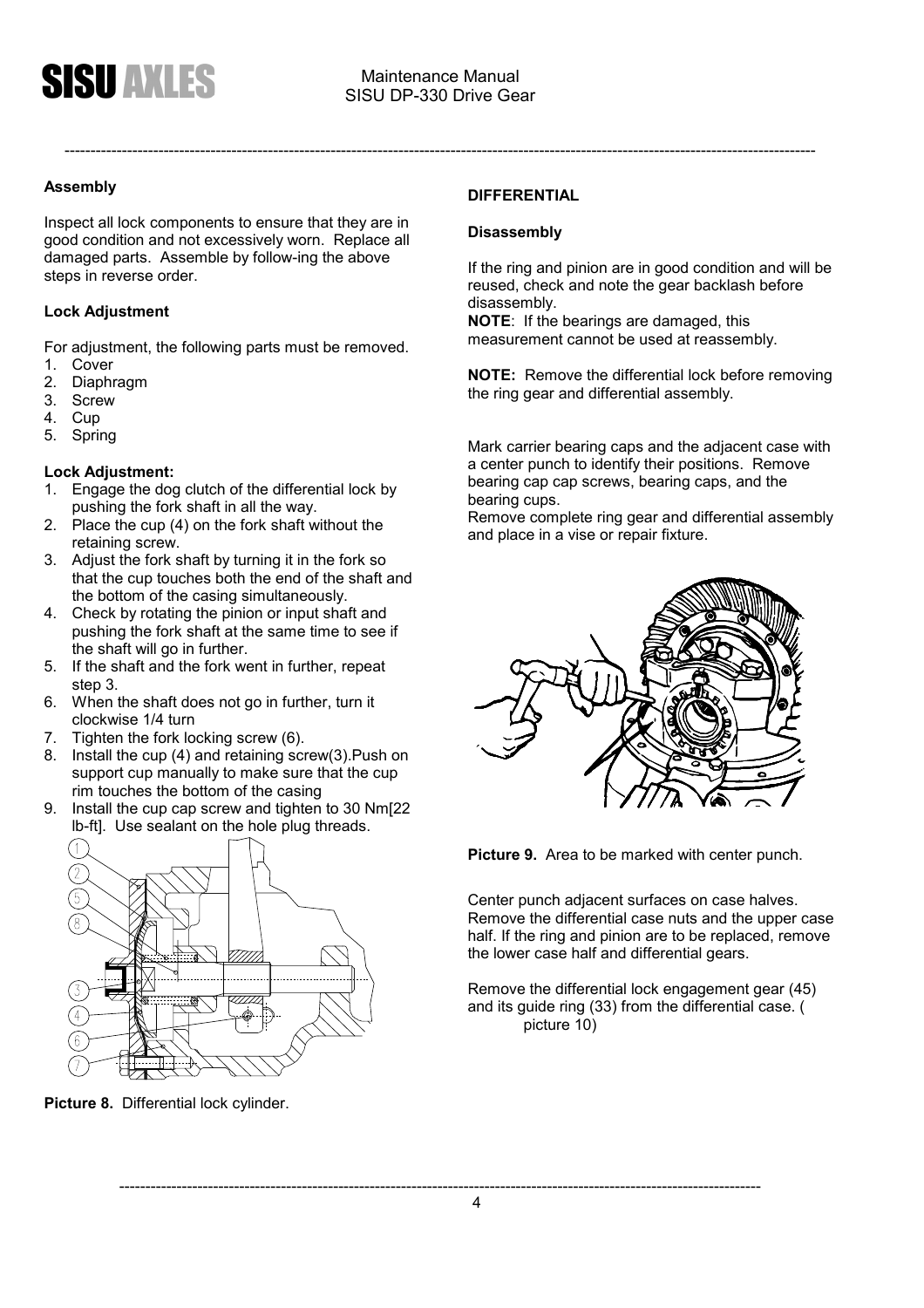### **SISU AXLES**

#### Maintenance Manual SISU DP-330 Drive Gear



**Picture 10.** Exploded view of carrier assembly.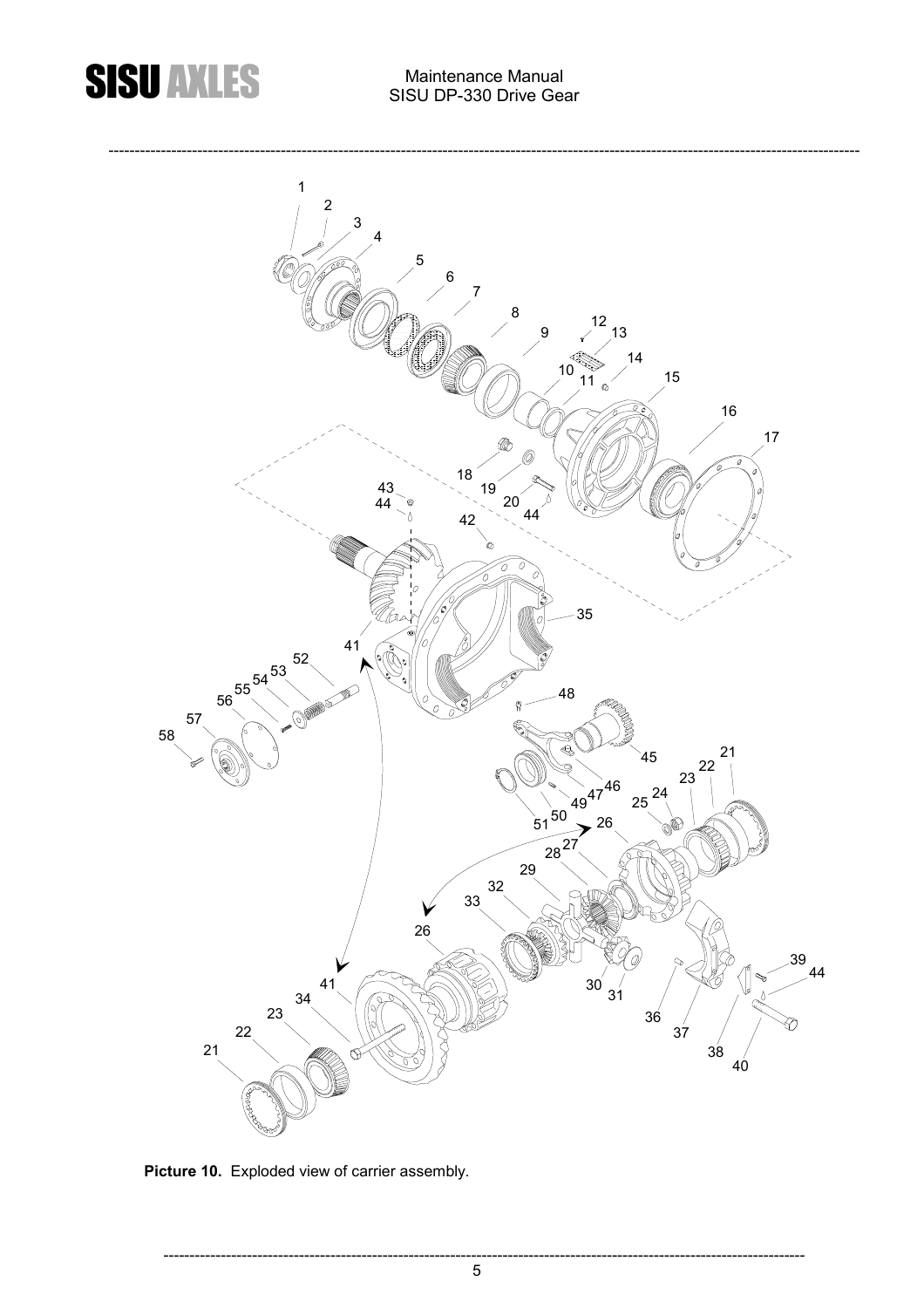#### **Assembly**

(See picture 10)

Inspect all parts carefully to ensure that all parts to be reused are in good condition. Press the bearing cones into the case halves if they are to be replaced. Install the ring gear side of the case half on the ring gear. Place the differential side gear (32) with the guide ring (33) in the case half. Install the differential lock engagement gear. Place the spider gears and thrust washers on the spider and then on the side gear in the case half.

Place the other side gear and its thrust washer on top of the spider gears.

Install the upper case half with punch marks lined up and insert cap screws and washers. Tighten nuts to 320 Nm [236 lb-ft] torque. **Always use new nuts**.



**Picture 11**. Exploded view of differential (with differential lock)

#### **PINION UNIT**

#### **Disassembly**

Remove cap screws holding the pinion housing to the differential housing and, with the extractor screws (M12) screwed in the threaded holes, separate the two housings.

Lift the pinion unit off the differential housing. Save shim (Item 17 in picture 10) for use at reassembly.

Remove the pinion flange nut. Hold the flange with a suitable bar to prevent its turning.

Push the pinion out of the housing with a shop press.

The bearing cone (16), spacer (10), and shims (11), will come out with the pinion. The complete outer bearing (8 & 9), seal (7), and cup of the inner bearing (16) will stay in the housing. Put the shims aside to use at reassembly if the gears are to be reused. Remove the seal, the outer bearing and the bearing cups if required, from the housing.

#### **Assembly**

Inspect all parts carefully to ensure that all that are to be reused are in good condition. Only bearings in perfect condition may be reused. If ring and pinion are to be replaced, new bearings must be used as well.

Press the bearing cone onto the pinion. Install the spacer bushing and the old shim(s) on top of the bearing on the pinion. Press the outer bearing cup into the housing

Lift the housing onto the pinion and place the outer bearing cone on the pinion. Use a suitable sleeve to press the outer bearing cone into place while rotating the housing by hand. Increase the force to 160 kN (35,000 lbs.). If the bearing binds, press pinion out and replace the shim(s) and/or the spacer with others to increase clearance and repeat the process.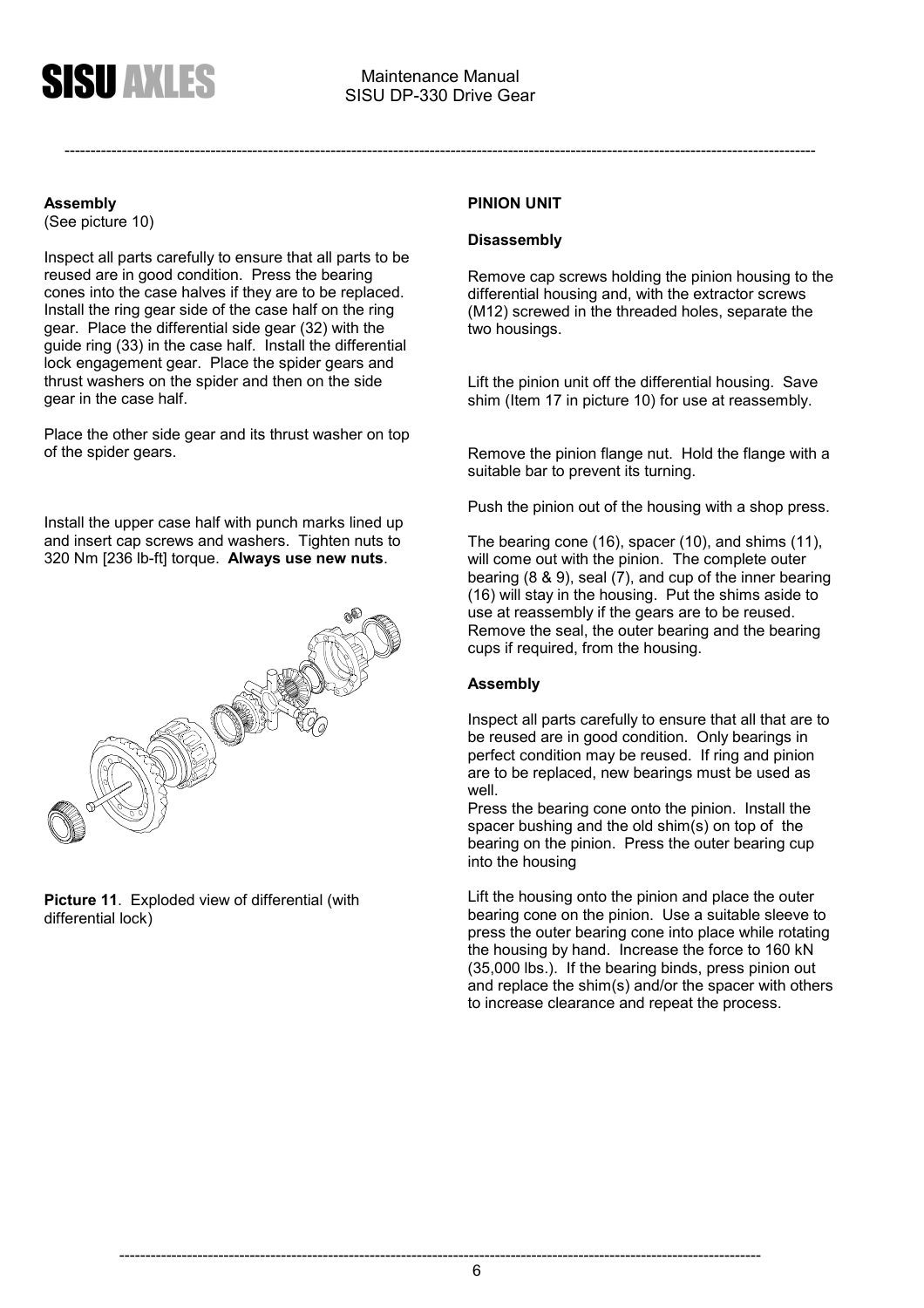

With bearings fully seated and without the seal in place, check the pinion rotation force while maintaining 160 kN (35,000 lbs.) pressure as follows: Wrap a few turns of string around the pinion housing just below the flange and pull the string with a spring scale. The correct value is 55 - 80 N [12.5 - 18 lb]. Replace shims if required until correct rotating torque value is reached.



**Picture 12.** Checking the pinion bearing rolling torque with a spring scale.

Following spacer bushings and shims are available:

| Description | Part No.     | <b>Thickness</b> |        |
|-------------|--------------|------------------|--------|
|             |              | mm               | inch   |
| Spacer      | 099 557 1026 | 53.7             | 2.114  |
| Spacer      | 099 557 1027 | 53.72            | 2.115  |
| Spacer      | 099 557 1028 | 53.74            | 2.116  |
| Spacer      | 099 557 1029 | 53.76            | 2.1165 |
| Spacer      | 099 557 1030 | 53.78            | 2.117  |
| Shim        | 099 517 1000 | 0.30             | 0.012  |
| Shim        | 099 517 1001 | 0.40             | 0.016  |
| Shim        | 099 517 1002 | 0.50             | 0.020  |

Fill the bearing cavity with grease and install the seal. Install the pinion companion flange with its seal protection ring and V-Seal. Screw the pinion nut hand tight.

If a shop press is not available for assembly, adjustment can be performed as follows: Assemble as described but instead of pressing, install the companion flange, washer and nut and tighten the nut to 1,300 Nm [970 lb-ft] torque. Measure and adjust the bearing rotating torque as previously described. When the rotating force is correct, install the companion flange, washer and nut and tighten the nut to 1,300 Nm [970 lb-ft] torque and secure it with a cotter pin

#### **Pinion unit installation**

Place previously used adjustment shim(s) (17 in picture 10) on carrier housing and place the pinion housing on the carrier. Coat mating surfaces with Silmate Silicone Rubber RTV 1473 or similar Room Temperature Vulcanizing sealant. Install cap screws and tighten to 150 Nm [110 lb-ft] torque.

#### **CARRIER ASSEMBLY**

#### **Installation of the differential assembly**

With the carrier housing pinion face down, place the differential and ring gear and its bearing cups in place.

Install the bearing caps according to the punch marks made at disassembly. With Loctite locking liquid on the threads, tighten the cap screws finger tight. Install the bearing adjustment and position the ring gear as close to its correct position as possible.



**Picture 13.** Installing the bearing caps.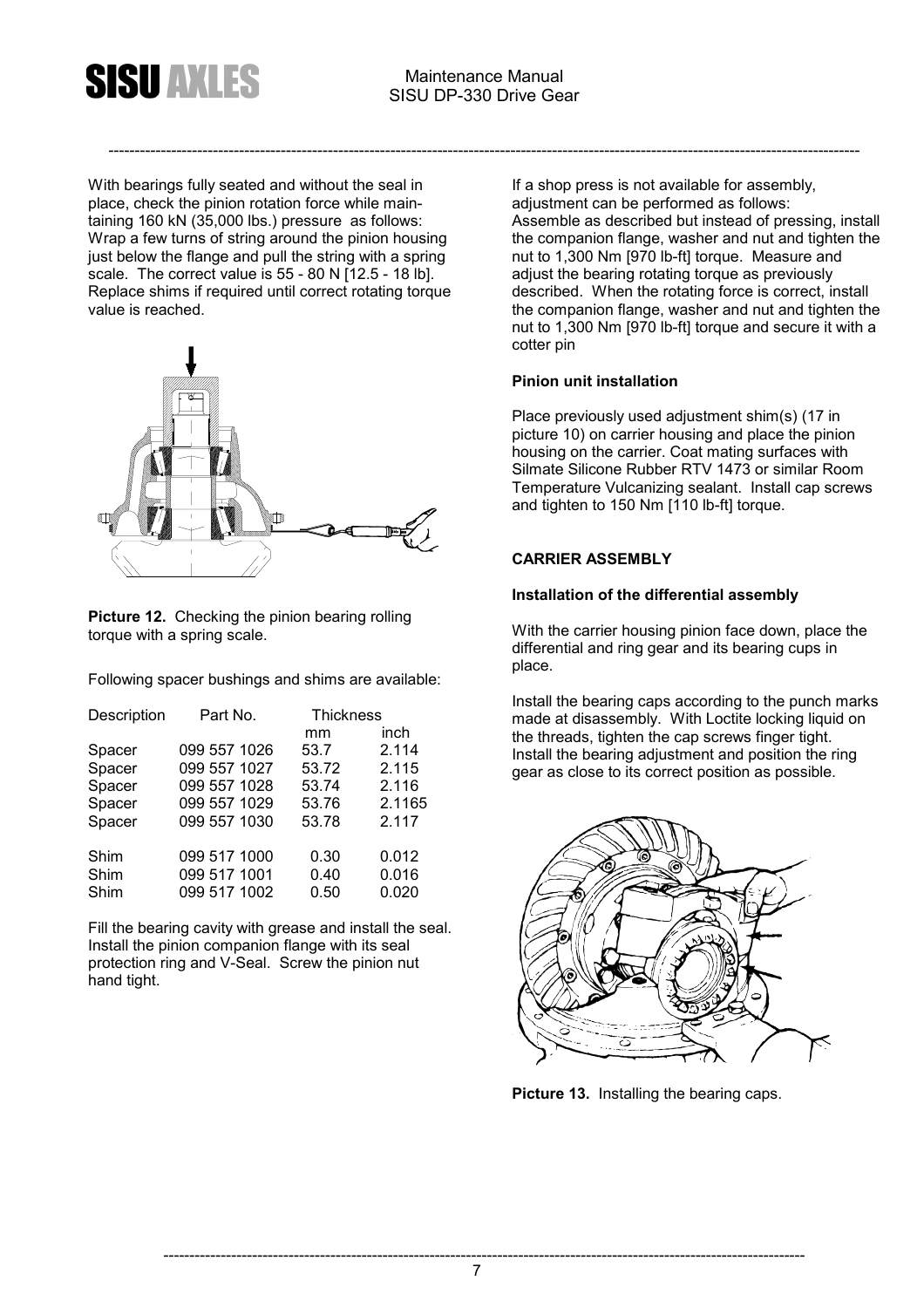

#### **Assembly and adjustment of gear backlash and contact**

Tighten the cap screws to 480 Nm [354 lb-ft] torque. Position a dial indicator with a magnetic base as shown in picture 14 and tighten the bearing adjusting nuts until end play is eliminated. Tighten the ring gear tooth side adjusting nut 1 to 1.5 slots further with wrench No. 7143-024-010.



**Picture 14.** Adjusting the carrier side bearings.

#### **Replacement of the ring and pinion gears**

The ring and pinion gears are marked with Information so that when a new ring and pinion gear assembly is to be installed, the correct relationship of the pinion to the ring gear can be determined. The information includes:

- 1. Part number
- 2. Number of teeth
- 3. Ring and pinion set part number
- 4. Variation value which is needed for correct positioning of the pinion.

The part number and tooth combination numbers are die cut on the outer surface of all pinions. On ring gears, these numbers are marked on the outside diameters. The tooth combination number (for example, 30/12) indicates that the pinion has 12 teeth and the ring gear 30 equal to a drive ratio of 2.50 : 1.

All ring and pinion assemblies are supplied in matched sets and both parts have the same pair number. On pinions, the pair number is die cut in the inner end of the pinion.

Measure gear backlash by dial indicator and adjust it by turning both adjusting nuts equally so that the bearing preload remains as previously set. Adjust gear backlash to 0.15 - 0.40 mm [0.006 -0.016 in]



**Picture 15.** Adjusting the gear backlash

#### **NOTE: All dimensions in this section are metric [mm] only.**

#### **Never use a ring and pinion together which do not have the same pair numbers.**

Each ring gear is marked with a variation value which indicates the nominal installation distance. The variation number (for example +0.1 or -0.1) is marked on the outside diameter of the ring gear. To calculate the thickness of the shims used under the bearing cup::

1. Measure the thickness of the previously used shim(s) with a micrometer.

2. Note the variation number on the ring gear. If this number has a plus value (+), subtract it from the measurement calculations, below.

If this number has a minus value, (-), add it to the measurement calculations, below.

Take note of this measurement.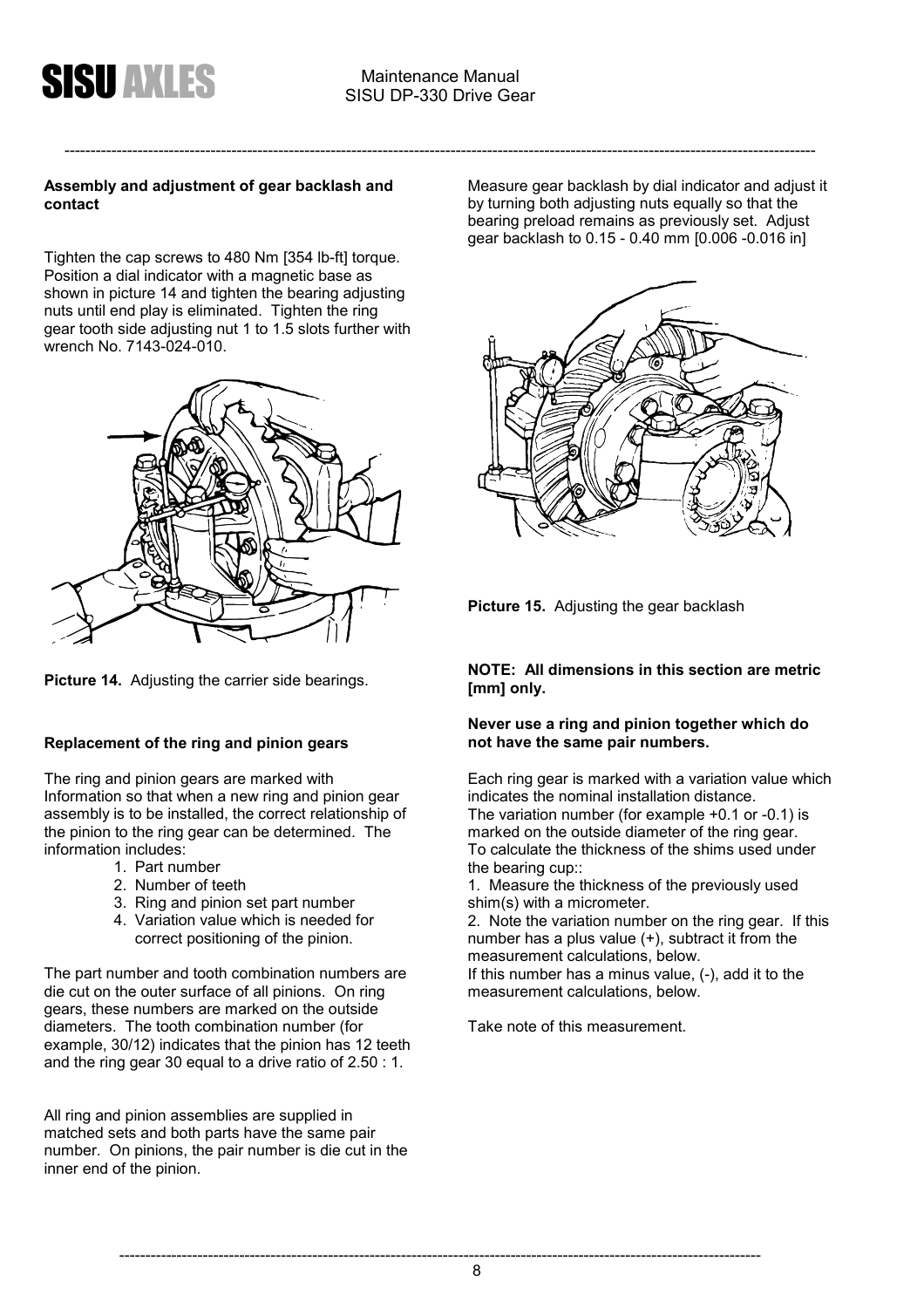

#### **CALCULATION EXAMPLES**

#### Example 1

- Thickness of original shim(s) 0.75 mm
- Variation value on pinion =  $+0.05$  -0.05
- Measurement obtained 0.70 mm
- Variation No. on new pinion  $+0.10 +0.10$
- New thickness of shim(s) to be used 0.80 mm

#### Example 2

- Thickness of original shim(s) 0.65 mm
- Variation value on pinion =  $-0.05 +0.05$
- Measurement obtained 6.70 mm
- Variation No. on new pinion  $+0.15 +0.15$
- New thickness of shim(s) to be used 0.85 mm

#### Example 3

- Thickness of original shim(s) 0.70 mm
- Variation value on pinion =  $+0.05$  -0.05
- Measurement obtained 0.65 mm<br>Variation No. on new pinion -0.05 -0.05
- Variation No. on new pinion -0.05 -0.05
- New thickness of shim(s) to be used  $0.60$  mm

Available shims for setting the location of the pinion:

| Description | Part No.     |      | <b>Thickness</b> |  |
|-------------|--------------|------|------------------|--|
|             |              | mm   | inch             |  |
| Shim        | 144 239 1403 | 0.10 | 0.004            |  |
| Shim        | 144 239 1401 | 0.20 | 0.008            |  |
| Shim        | 144 239 1400 | 0.50 | 0.020            |  |
| Shim        | 144 239 1404 | 1.00 | 0.039            |  |

Use these shims singly or in combination as required.

**Note**: Check the tooth contact and correct it as required. To obtain the correct contact pattern may require the pinion to be moved. This will change gear backlash and adjustment has to be done simultaneously.

Correct tooth contact is most important and gear backlash has to be set within 0.15 - 0.40 mm [0.006 - 0.016 in] with a new ring and pinion assembly. With an old assembly, the tooth contact and the gear backlash have to be set as they were prior to disassembly.

Check tooth contact by using lead oxide paint (red lead).



**Picture 16.** Apply a thin coat of suitable contact paint.

#### *The following pictures illustrate tooth contact patterns unloaded*.

picture 17 indicates that the pinion is set correctly. This gives a quiet drive and long life.



**Picture 17.** Good tooth contact.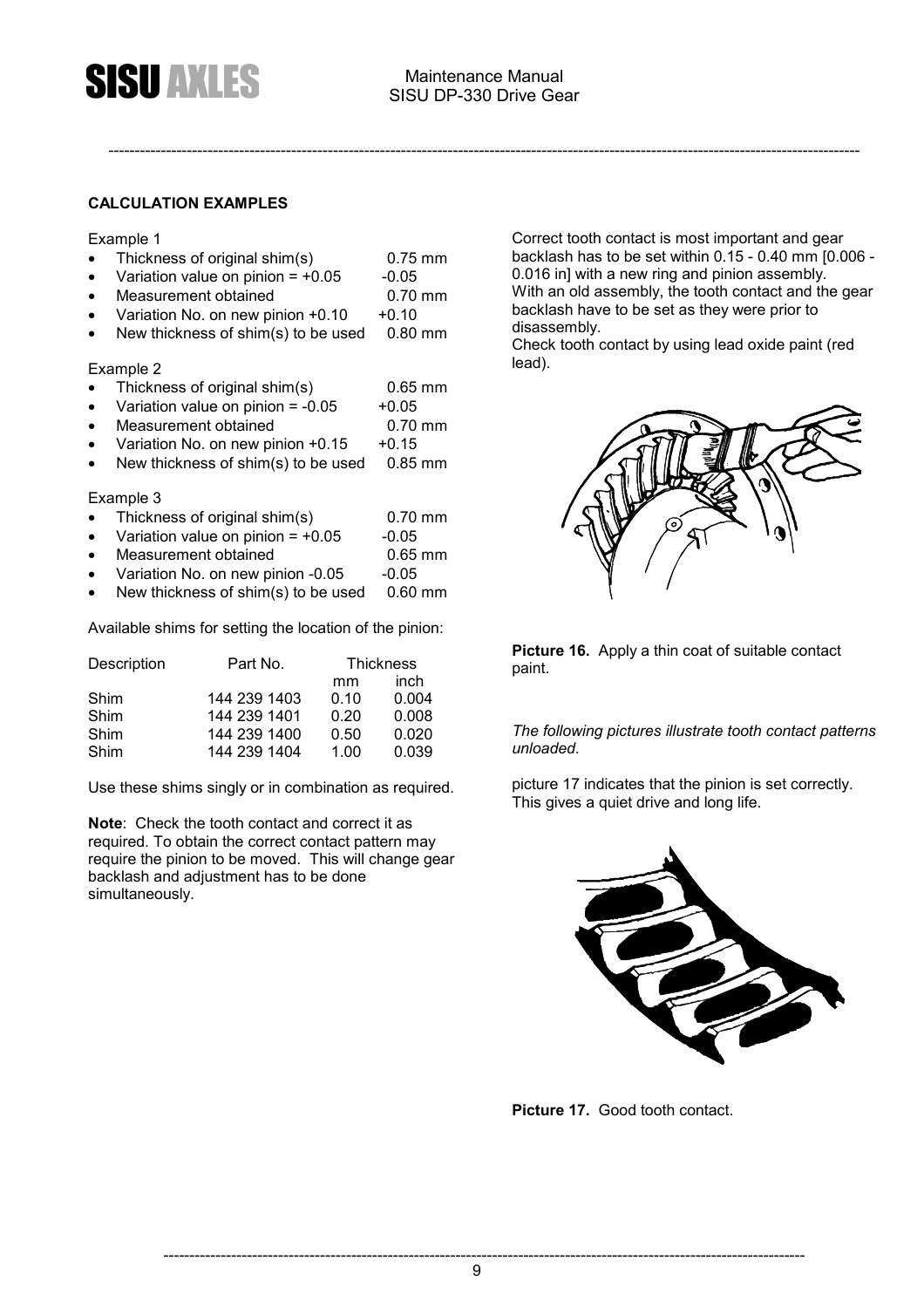

----------------------------------------------------------------------------------------------------------------------------------------------- picture 18 indicates that the pinion is set too deep. This causes a noisy drive and excessive wear or damage of the gears. To set the correct position of the pinion, add shims under pinion housing and move the pinion out (in the direction of arrow A in picture) and the ring gear in (in the direction of arrow B in picture). The correct backlash is 0.15 - 0.40 mm [0.006 - 0.016 in].



**Picture 18.** Poor tooth contact - Too deep

picture 19 indicates that the pinion is set too far out . This causes a noisy drive and excessive wear or damage to the gears. To set the correct position of the pinion, remove shims under the pinion housing and move the pinion in (in the direction of arrow A in picture) and the ring gear out (in the direction of arrow B in picture)

#### **Installation of the carrier assembly**

Coat mating surfaces of carrier assembly and axle housing with Silmate Silicone Rubber RTV 1473 or similar Room Temperature Vulcanizing sealant. Install the carrier assembly on the axle using suitable lifting gear. With Loctite locking liquid on threads, install the cap screws and tighten evenly to 240 Nm [177 lb-ft] torque.

Install the axle shafts and wheel hubs.

#### **OIL CHECKS AND OIL CHANGES**

#### **Differential oils**

Fill carrier housing with oil to level of the appropriate fill plug opening (Arrow in picture 20).







**Picture 19.** Poor tooth contact - Too shallow

When the differential side bearings are finally adjusted, lock the adjustment nut with their respective lock plates and tighten their retaining cap screws to 21 Nm [15 lb-ft] torque. When the cap screws are tightened, , drive the lock plate tabs into the groove of the nut with a hammer.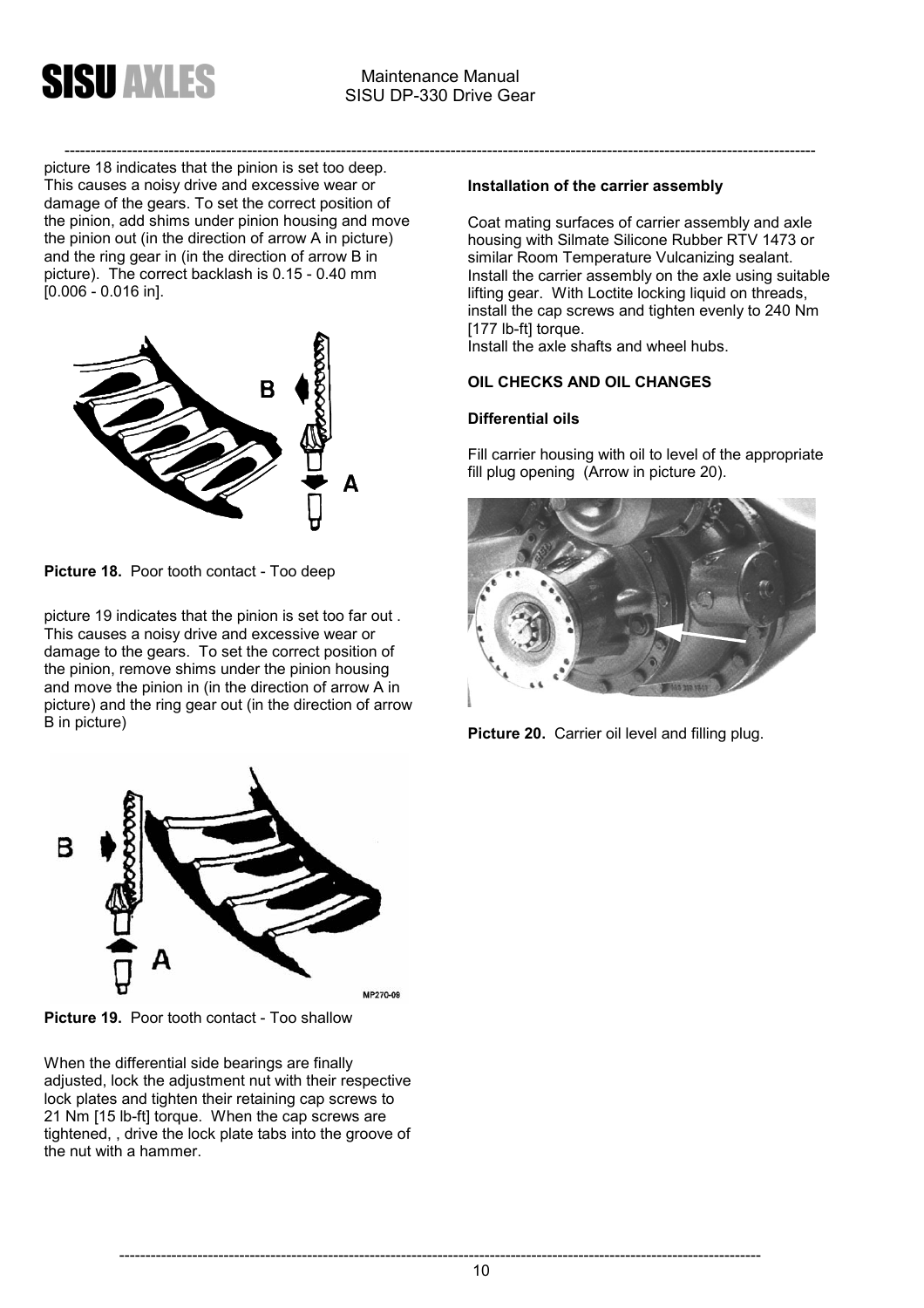

#### **SPECIAL TOOLS**

Adjustment wrench for differential side bearing 7143-024-010

#### **TORQUE VALUES**

| Description                                                                                                                                                                                                                                                                       | Nm                                    | $Lb$ -ft                             |
|-----------------------------------------------------------------------------------------------------------------------------------------------------------------------------------------------------------------------------------------------------------------------------------|---------------------------------------|--------------------------------------|
| Propeller shaft flange nut<br>Differential side bearing cap cap screws<br>Differential case halves and ring gear cap screw nuts<br>Carrier housing to axle housing cap screws<br>Differential lock cylinder cover screws<br>Differential lock cylinder diaphragm to cup cap screw | 1300<br>480<br>320<br>240<br>21<br>30 | 960<br>354<br>236<br>177<br>15<br>22 |
| Differential side bearing adjustment lock plate cap screws                                                                                                                                                                                                                        | 21                                    | 15                                   |

#### **LUBRICATION**

Axle oil quality API GL - 5 Viscosity according to prevailing ambient temperature as shown on the accompanying table



#### **Oil volumes**

| Filling volumes -<br>Pinion in horizontal position | Metric  | U.S.     |
|----------------------------------------------------|---------|----------|
| Axle differential                                  | 18 Itrs | 38 pints |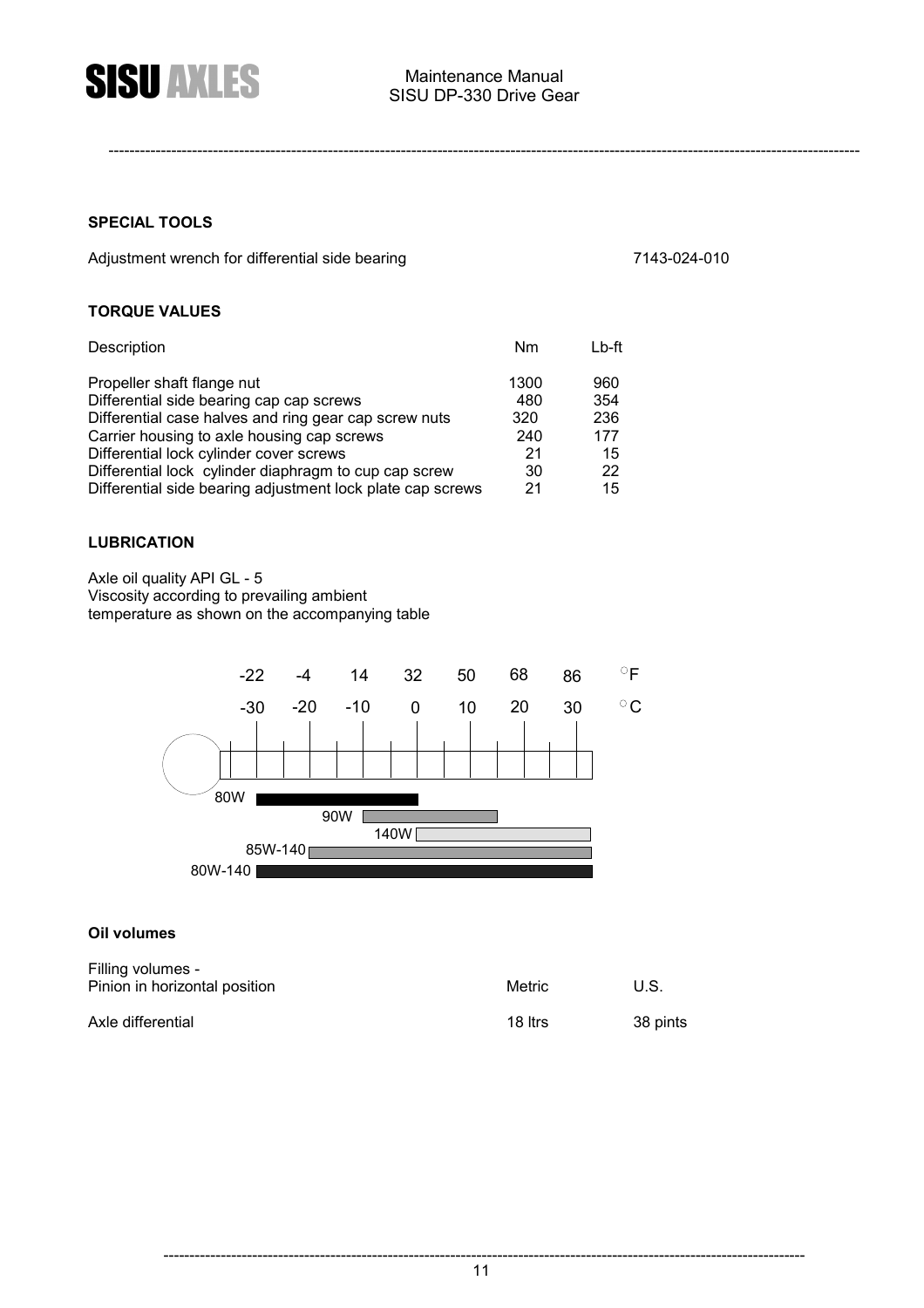#### **TECHNICAL DATA**

| Maximum allowed output torque | 33,000 Nm [24,300 lb-ft]            |
|-------------------------------|-------------------------------------|
| Available ratios              | 1.12 to $2.90 : 1$                  |
| Differential lock             | Standard                            |
| Ring and pinion gear backlash | $0.15 - 0.40$ mm [0.006 - 0.016 in] |

Adjustment measurement of differential locks: Axle differential locks Approx. 0.4 mm [0.016 in] (see respective instructions)